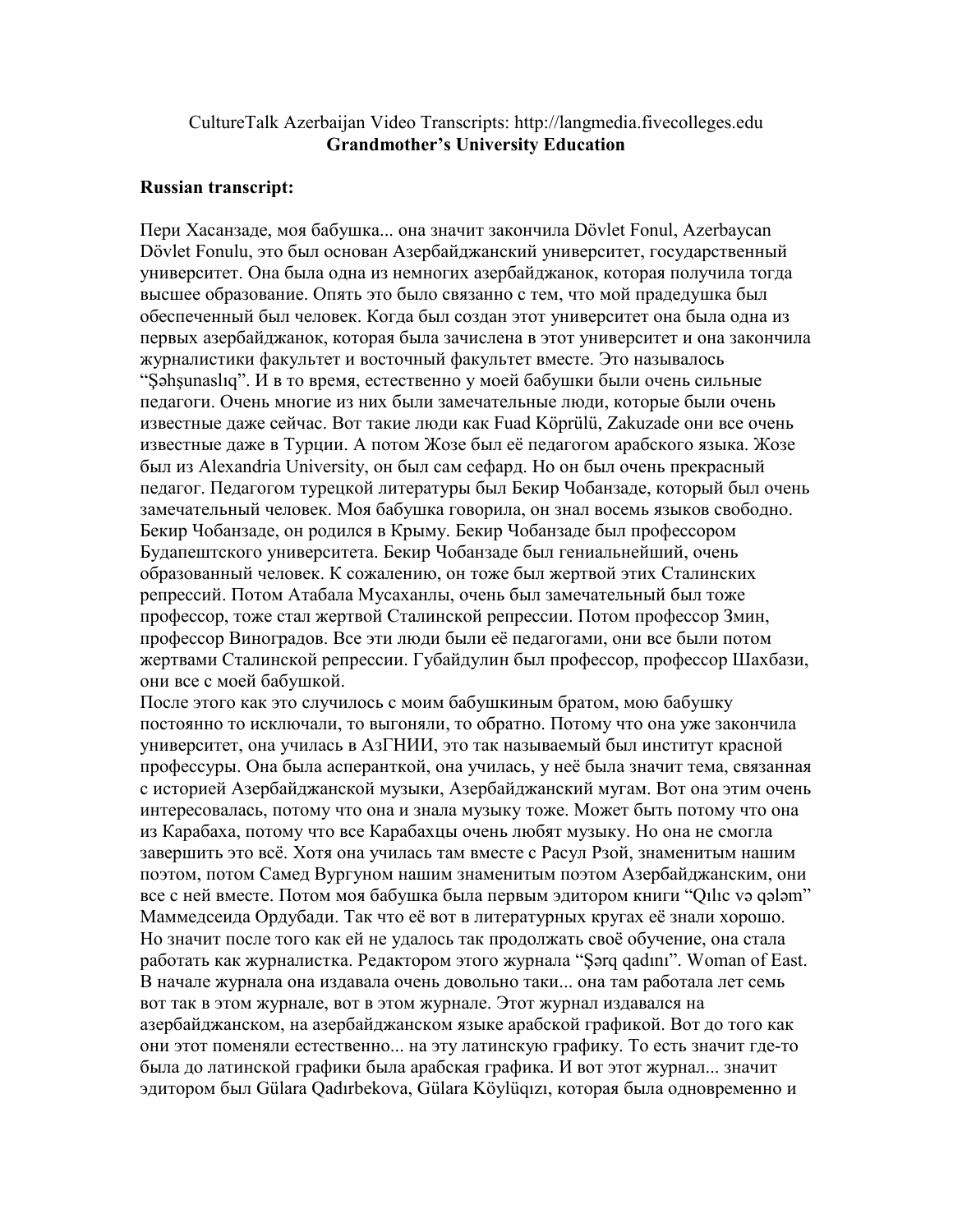писательницей и журналисткой. Там все были женщины, такие передовые женщины, они все работали на этом журнале "Şərq qadını". Значит естественно я эти журналы, один из этих журналов я видел, но я читать их никогда не мог, потому что они были на арабском алфавите были написаны. Бабушка моя ещё и писала стихи в то время. Вот и это всё продолжалось до января 1938-го года. В январе 38-го года...

## English translation:

Peri Hasanzade, my grandmother, she graduated from Azerbaijan Dovlet Fonulu, Azerbaijan State University that was founded... She was one of the few Azerbaijani women, who received higher education at that time. Again, this had to do with my greatgrandfather being a prosperous person. So when this university was founded, she was one of the first Azeri women who was admitted there and she graduated from both the department of journalism and the department of eastern studies. It was called "Shashunaslykh". At that time of course, my grandmother had very well-qualified teachers. Many of them were remarkable people, who are very well-known even now. People like Fuad Koprulu, Zakuzade they are all well-known even in Turkey. Then, Jose was her professor of Arabic language. Jose was from Alexandria University. He was a Sephardic Jew. He was a wonderful teacher. Professor of Turkish literature was Bekir Chobanzade, who was a great person. My grandmother told me that he was fluent in eight languages. Bekir Chobanzade, he was born in Crimea. Bekir Chobanzade was a professor at Budapest University. Bekir Chobanzade was a genius, a very educated person. Unfortunately, he was also a victim of those Stalinist repressions. Then, Atabala Musahanly was also a great professor. He too was a victim of Stalinist repressions. Then Professor Zmin, Professor Vinogradov. All these people were her teachers, and later all of them were the victims of Stalin's repressions. Gubaydulin was professor, Professor Shakhbazi. They were all with my grandmother.

After this happened with my grandmother's brother, she was constantly expelled and thrown out, then accepted again. Because she already graduated from the university, she was studying in AzGNII. It was a so-called institute of red professorship. She was a postgraduate. She was studying. Her topic had something to do with the history of Azerbaijani music, Azeri *mugham<sup>1</sup>*. She was very interested in that because she also knew music. Maybe it is because she is from Qarabagh<sup>2</sup>, because all Qarabaghians love music. But she couldn't finish all this, even though she was studying with Rasul Rza, our famous poet, then with Samad Vurgun, a famous Azeri poet. They were all together. Then my grandmother was the first editor of the book "Gylych va galam" by Mamedseyid Ordubadi. So she was well known in literary circles. But after she wasn't able to continue her education, she started working as a journalist. She was the editor of a magazine "Sharkh Gadyny". [Woman of the East]. In the beginning she would publish very… she worked at that magazine for about seven years… at that magazine. This

 $\overline{a}$  $1$  mugham: very complex traditional form of Azerbaijani musical tradition

<sup>&</sup>lt;sup>2</sup> Qarabagh: Qarabağ in Azeri. Sometimes transliterated as "Karabakh". Geographic and historic region of the Republic of Azerbaijan.